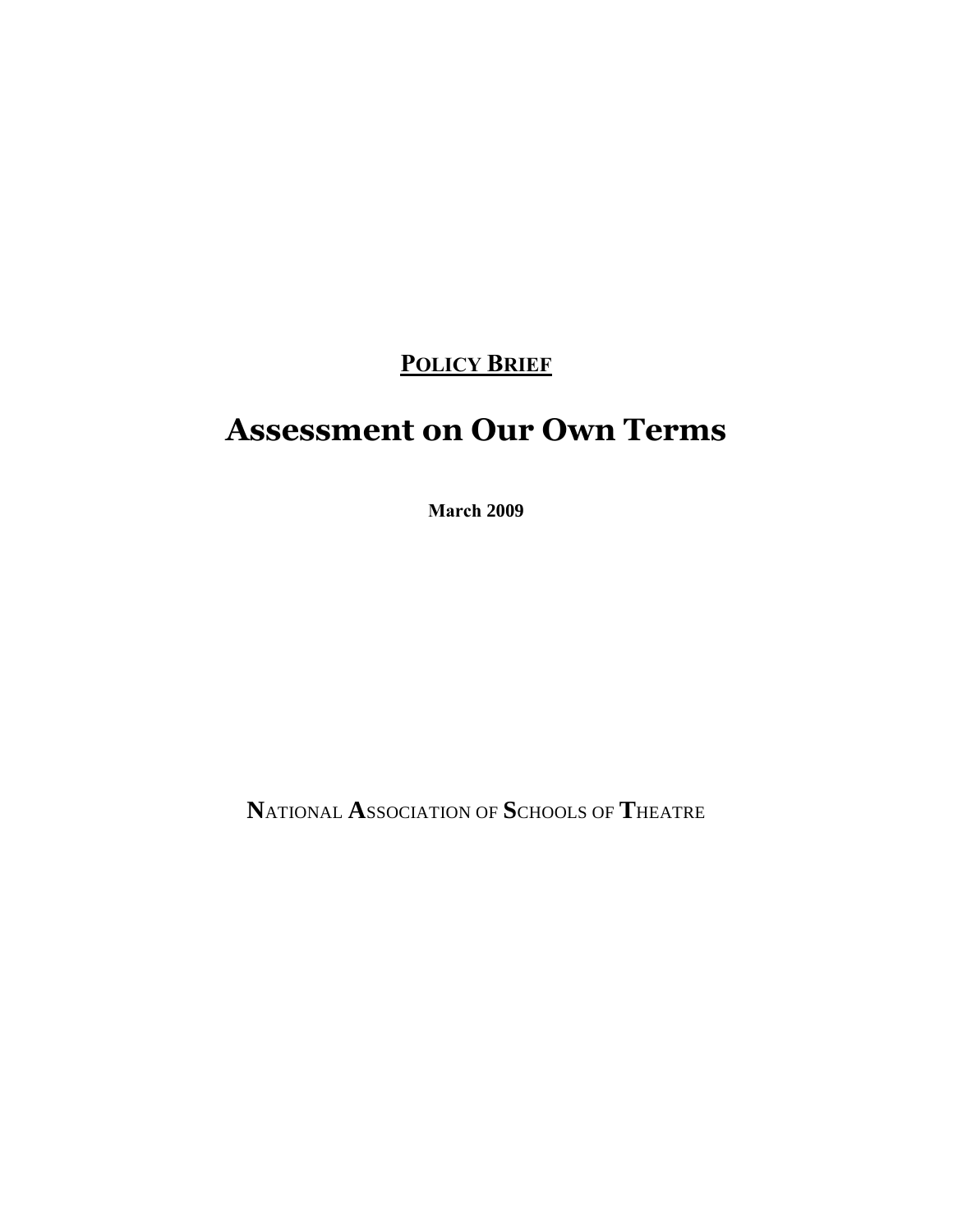*This policy brief is an adaptation of a presentation originally given at the 2007 NASM Annual Meeting in Salt Lake City by the authors, Mark Wait, Dean of the Blair School of Music at Vanderbilt University, and Samuel Hope, Executive Director of the National Office for Arts Accreditation.* 

## **NATIONAL ASSOCIATION OF SCHOOLS OF THEATRE** 11250 Roger Bacon Drive, Suite 21 Reston, Virginia 20190

## [info@arts-accredit.org](mailto:info@arts-accredit.org)

Phone: 703-437-0700 Fax: 703-437-6312

[http://nast.arts-accredit.org](http://nast.arts-accredit.org/)

[http://www.arts-accredit.org](http://www.arts-accredit.org/)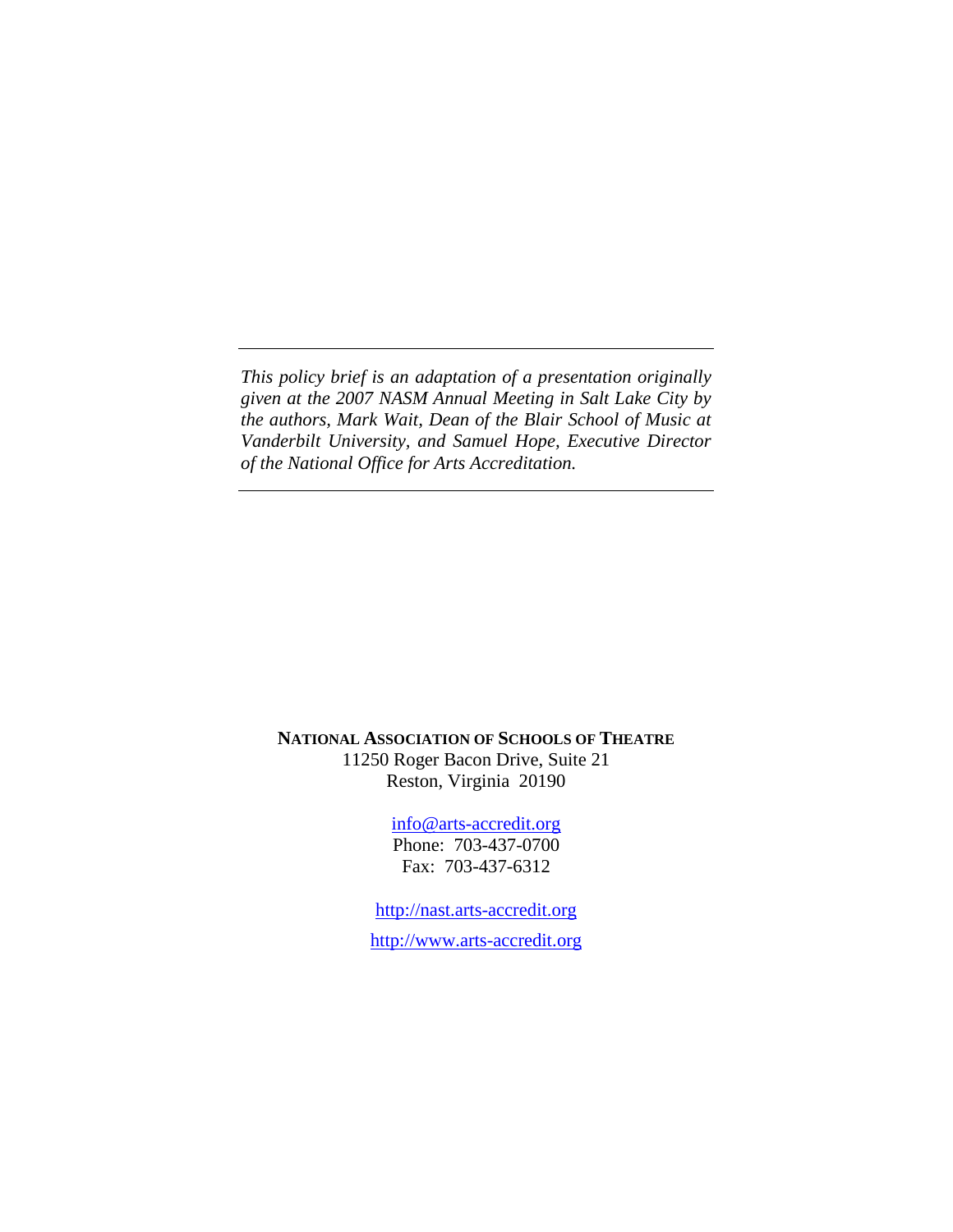# **Assessment on Our Own Terms**

*"Idealism increases in direct proportion to one's distance from the problem."*

— John Galsworthy

*"I often find that theories are like exquisitely beautiful machines that explode the moment they are switched on. The virus of life immediately infects the system and proves far too polymorphous to be contained in its structure."*

— Michael FitzGerald

*"He uses statistics the way a drunken man uses lamp posts—for support rather than illumination."*

— Andrew Lang

*"When a single boy too often cries "wolf" in the absence of wolves, we disregard his speech. When it becomes the habit of many to cry "wolf" in the absence of wolves, our system of speaking itself is undermined."*

— Nicholas Wolterstorff

*"Change the water, keep the baby."*

— Nancy Smith Fichter

## **Introduction**

This policy brief is shaped by a basic premise. As highly educated and experienced theatre professionals, we know how to make effective evaluations and assessments. Improvement is always possible, but the fact that we can improve does not mean that we do not know what we are doing. All theatre professionals work their whole lives to improve their powers of selfassessment. In fact, if expert judgment were still trusted in our society and among policy-makers associated with higher education, there would be been no need for this paper. Our problem is not that we do not know how to make assessments and evaluations, but rather that we are not as adept as we need to be in explaining to others what we do, how it works, and why it works. We also need to improve our abilities to debate effectively when our explanations are rejected.

As is true in all professions, we take a lot of our knowledge about what we do for granted. What we do makes sense to us—it has the many logics that combine (speech, visual, kinesthetic, and, at times, musical) to create a kind of "theatre logic"—but it is hard to convey this to others because we have to translate it from theatre logic into pure speech logic. And so, when we try to inform others of what we do and why we do it, we often face a lack of comprehension that we cannot surmount. Articulating what we do is difficult, both for ourselves and for listeners who are not theatre professionals. This paper is in part an effort to help us better communicate what it is that we do. In order to address this situation we have divided this policy brief into five sections.

 $\overline{a}$ Note: The Achievement and Quality Web site referenced throughout this paper may be found at http://aqresources.arts-accredit.org.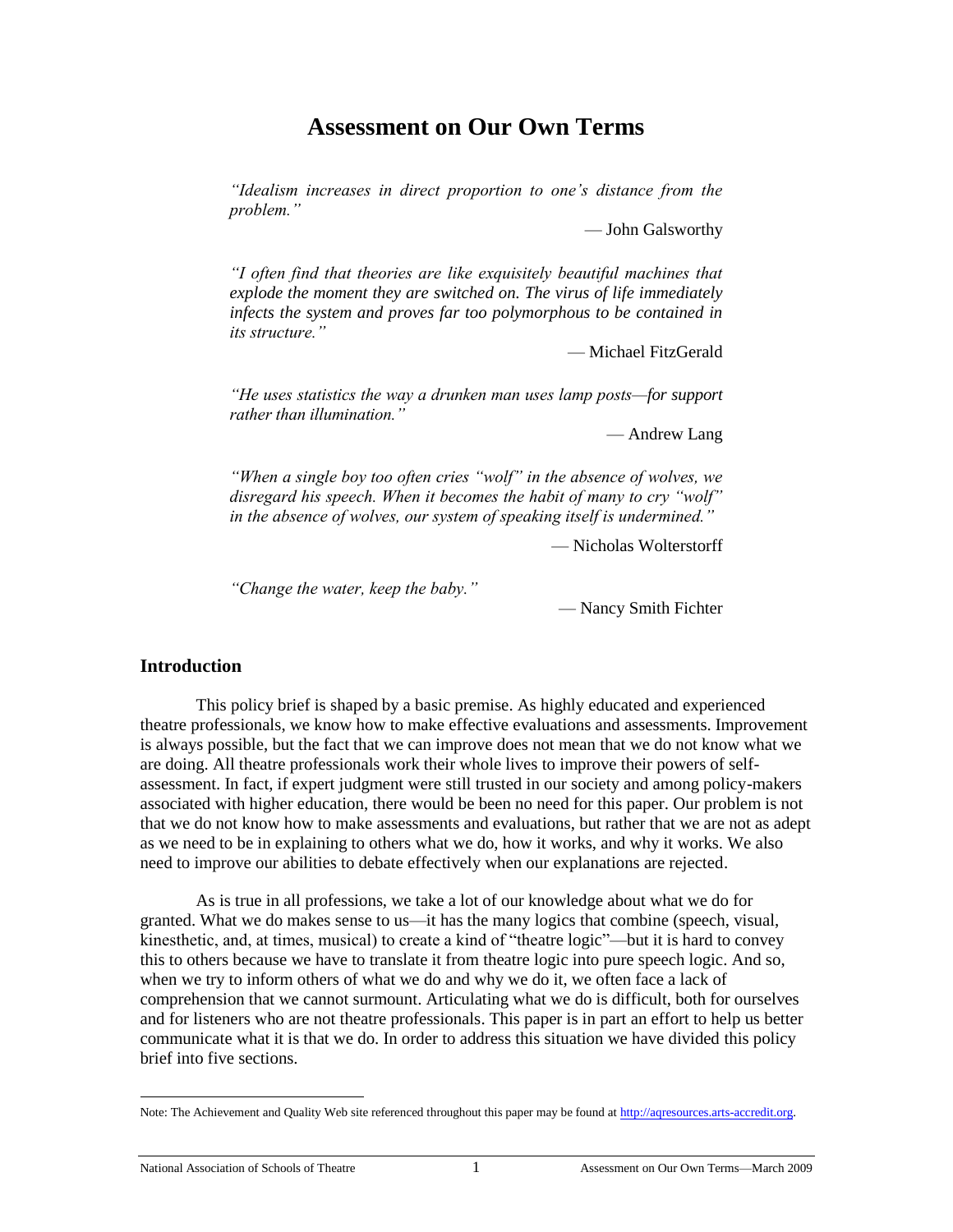We begin with describing some of the artistic principles surrounding our discipline as well as the approaches and philosophies we use to evaluate our work. We will relate our principles and practices to the progress of our discipline. We will then use these ideas as a basis for developing ways of communicating what we know with individuals and groups outside our field, including how we might debate with intellectual and procedural opponents when necessary.

The purpose of this policy brief is to help us all think about ways to address the communication problem that we and all fields of expertise have at the present time. We do not present our points as final answers, nor do we suggest that our wordings, descriptions and arguments will work in every situation, nor that these are the only descriptions and arguments that are necessary. Again, our purpose is to help us all think more deeply about communication, with the goal of maintaining assessment on terms useful and productive for the theatre profession. This is becoming increasingly problematic in these difficult times for all of American higher education. Therefore, maintaining assessment on our terms requires an increased focus and effort by all those with an interest in the future of our profession.

## **Principles of artistic evaluation.**

*"Art is not a thing, it is a way."* — Elbert Hubbard

Let us consider several principles that are critical to artistic evaluations in theatre. In presenting the particular principles we have chosen, we are also going to touch on the nature of artistic evaluation. But first we need to make a point that applies to the entire topic being addressed. We are talking about the assessment of artistic work. Fundamentally, artistic work involves making choices and combining those choices in the creation or presentation of theatre. To some degree, theatrical works and works of art are developed for a particular place and time. Theatre professionals and artists are not the only people who work this way. Teachers, diplomats, investors, politicians, and many others also work this way. And, at the highest levels of achievement in almost every field, this artistic mode of thinking and working is present. It applies to advanced theoretical work in the sciences and to the most creative and communicative kinds of scholarship. There are certainly particular elements of the sciences and humanistic scholarship that do not and cannot work this way if they are to be effective in particular fields. So when we are talking about artistry or artistic evaluation, we are not just talking about playwriting, performance, design/technology, and directing, but also teaching, scholarship, therapy, and other theatre-based specializations practiced at the highest level.

## **Parts/Wholes/Goals**

Let us begin with a set of principles displaying connections between parts, wholes, and goals. In evaluation, it is necessary to consider complete wholes that may contain many parts or elements. These parts may be evaluated separately, but the most critical thing is how the parts work together to produce a composite result. While it is important to have fully functioning parts, this does not mean that functioning parts will automatically create a functioning whole, much less an outstanding result.

Here is another principle: the composite result is judged in terms of its intent. And this intent is determined by the creator of the work. Intent is expressed quite simply with regard to performance: "I shall perform a monologue of Shakespeare." However, in terms of interpretation,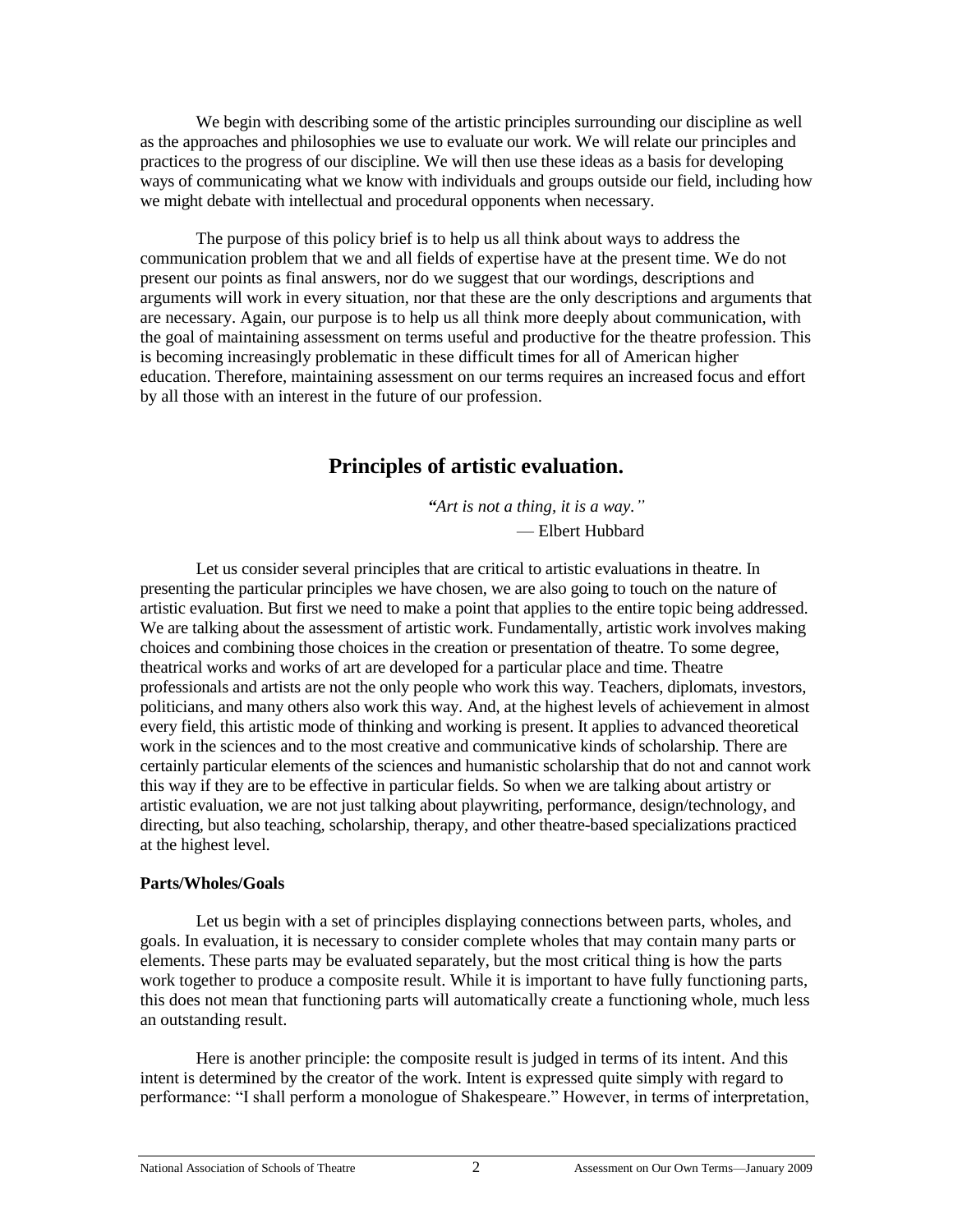the performer may approach a particular work in any one of many successful ways. The writer or director has an infinite number of possibilities, and makes particular choices among them. To some extent, teachers and scholars and other theatre professionals have the same kinds of choices.

The nature of successful evaluation in artistic matters depends on understanding the goal of the creator in great depth, and then being able to evaluate the creator's success at reaching that goal. Since there is a virtually infinite number of goals, and since decisions about them are made by individuals, effective assessment requires deep knowledge and sophistication. It is for all these reasons, and for other reasons we have yet to describe, that the arts rely primarily on individual evaluation rather than standardized assessment.

## **Technique**

We all know that technique is essential, but also that it is not everything. Perspective on technique changes from the first studio class to the last. At some point, technical proficiencies of various types need to rise so that they may reach total fluency or transcendence. It's not like acquiring knowledge, which is done once, especially if one has a good memory. A transcendent technique must be maintained by constant practice. There is no such thing as obtaining technique and then forgetting about it.

As we all know, in theatre performance technique is the fundamental ability to use knowledge and skill in the various aspects of production, acting, directing, design and technical, playwriting, etc. Assessment of technique varies greatly in approach and depth when we consider the gamut of skill levels, from beginner to virtuoso. As theatre students and professionals grow in sophistication, technique becomes more complex. Methods of analysis and interpretation are combined with the techniques of the specialization, blended with them, integrated and synthesized at ever increasing levels of sophistication. In acting, for example, individual words and gestures become units and patterns, so that one acquires the ability to negotiate a series of phrases. Those smaller elements become building blocks of still larger patterns, so that a theatrical structure and an aesthetic architecture emerge. Knowledge, skills, and mental recognition gradually work in larger and larger units. This reflects the same set of principles surrounding parts and wholes. The goal of the beginning student may be primarily to perform a monologue demonstrating basic competence, and that competence can be judged in a somewhat standardized way. We start with competence, then progress toward making an artistic statement. And every step of that progress involves individual decision-making.

Our evaluation of that progress is necessarily complex. Some elements of our evaluation will have rather universal yes or no answers, while other elements will not. Artistic professionalism—a professional standard—requires mastery of all these elements—those that are easily quantifiable as well as those that are not. Artistic professionalism encompasses technical mastery as well as aesthetic decisions. We all know that mere accuracy is not sufficient for true quality.

## **Structural Frameworks and Systems**

The arts not only have techniques, they have structural frameworks. Simple examples are the various dramatic forms, elements and principles of visual perception, and features of psychological action and reaction. But there are other frameworks as well. Frameworks are established in part by the size and scope of particular works, a short solo monologue in comparison to a full-length play, for example. The frameworks we have are common, but applications of them are not. These frameworks are discernable to those with sufficient knowledge. They structure basic forms of theatrical communication. They are like the nine or so basic plots in literature. There are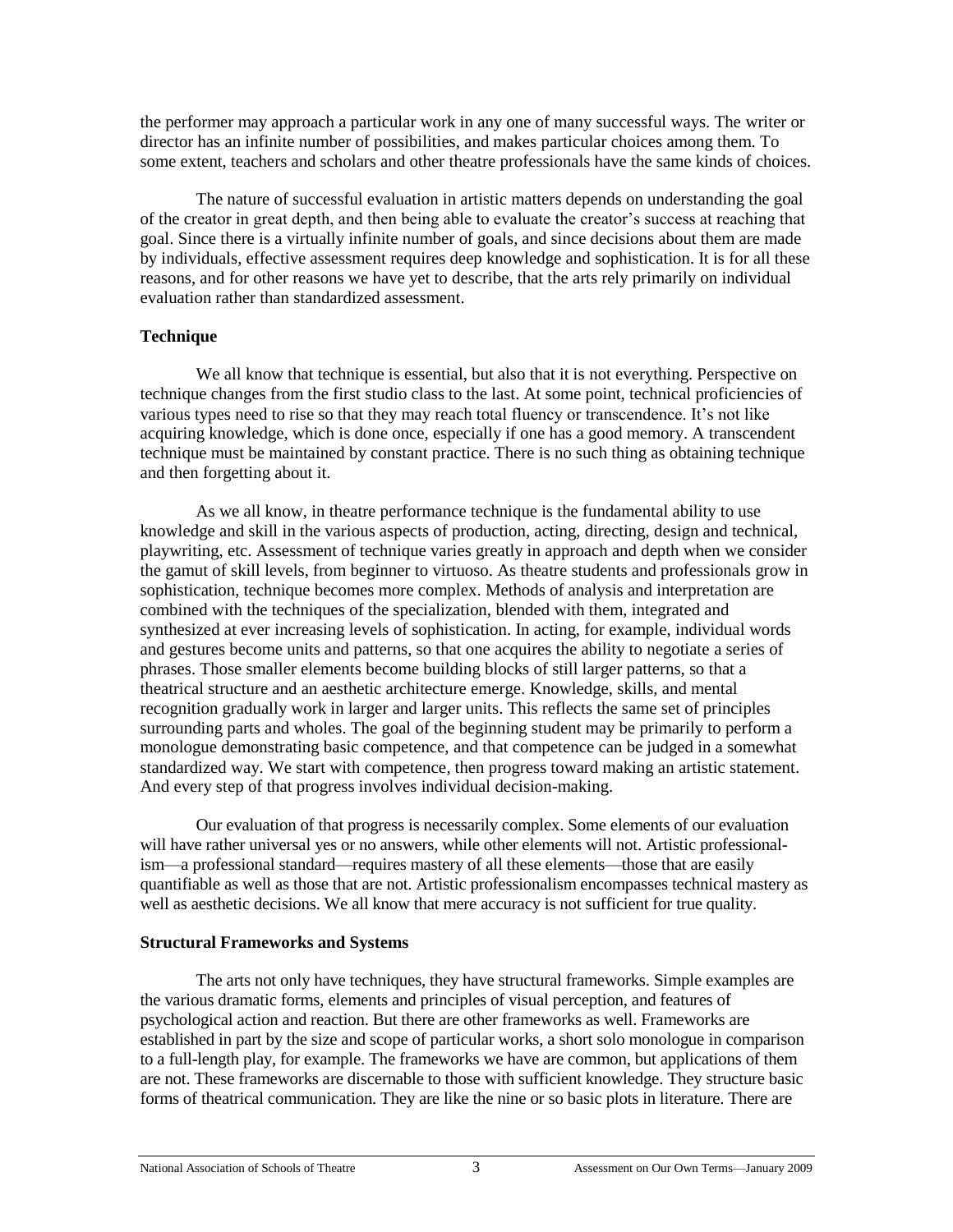only so many basic ways to begin a theatrical piece. But the framework itself is not the entire goal, nor does the framework produce a standardized result. It is not a die that stamps out identical pieces of machinery, a scientific law, or a chemical formula. A framework may call naturally for certain techniques, but it does not require that they be used in a specific way, at least beyond a fundamental level of detail.

From time to time, various aspects of theatrical or dramatic practice or individual theatre professionals develop systems. The one-act play is an example. It developed over time, changed, evolved, and eventually new structural systems were developed. Systems can be integrated with frameworks and techniques. While they are goal driven, systems are developed in order to create a work or a series of works. Neither the framework nor the system is the work itself.

In other words, in the application of frameworks and systems, we are seeking differences, rather than sameness. We are not looking for imitation, but rather new and fresh insights, different revelations, the uniquely powerful application. Consistent with the theme we have already sounded, successful, effective evaluation in the arts depends on a sophisticated understanding of the integration of frameworks and systems and their integration with technical means, all to produce a specific whole; a work or performance or act of teaching, or scholarship, or therapy, and so forth.

#### **The Artistic Mode of Thought**

Consider now how the theatrical or dramatic mode of thought functions differently than other modes of thought. Theatre as well as the other arts is about discovery, but discovery in the arts takes place in a different way than the sciences, the social sciences, or history and the other humanities. To simplify as much as possible, the artistic mode of thought and work discovers things by individuals creating with them. Euripides discovered a great deal about tragedies by creating tragedies. Schubert discovered things about art songs by creating magnificently with art songs. This is why the arts work with things and make discoveries that are not revealed in other kinds of analysis often until centuries later.

The arts express. Express what? Emotions, of course—states of mind and of being, in addition to relationships among characters or states of mind. Consider the variety of scenes one may encounter during a play. A single storyline can explore many different emotions and aspects of the human condition. The arts are by nature ambiguous. Their analysis and evaluation are complex, even elusive.

Science, on one hand, discovers by locating the laws, principles, and formulas that have always existed, and expresses them most usually in mathematical terms. Science is finding out how things work. Art is creating new things from what is already available. Each approach is a mode for discovery. Science is looking for the universal answer while art is always crafting a particular answer—often within the context of a framework, such as in tragedy or in art song, for example. For this reason, scientific kinds of evaluations can never do the entire job of evaluating in the arts disciplines. Science is looking for single answers; the arts, for multiple answers conceived by individual creators as they set their particular goals for specific works or performances.

All these points show clearly why a total reliance on quantifiable data, sometimes mischaracterized as "assessment," is not consistent with the nature of evaluation in the arts. This is why we are extremely reticent about so-called "best practices," which suggest that one way of doing something is better than all the others. For us, "best practices" cover a range rather than focusing on a specific formula or approach.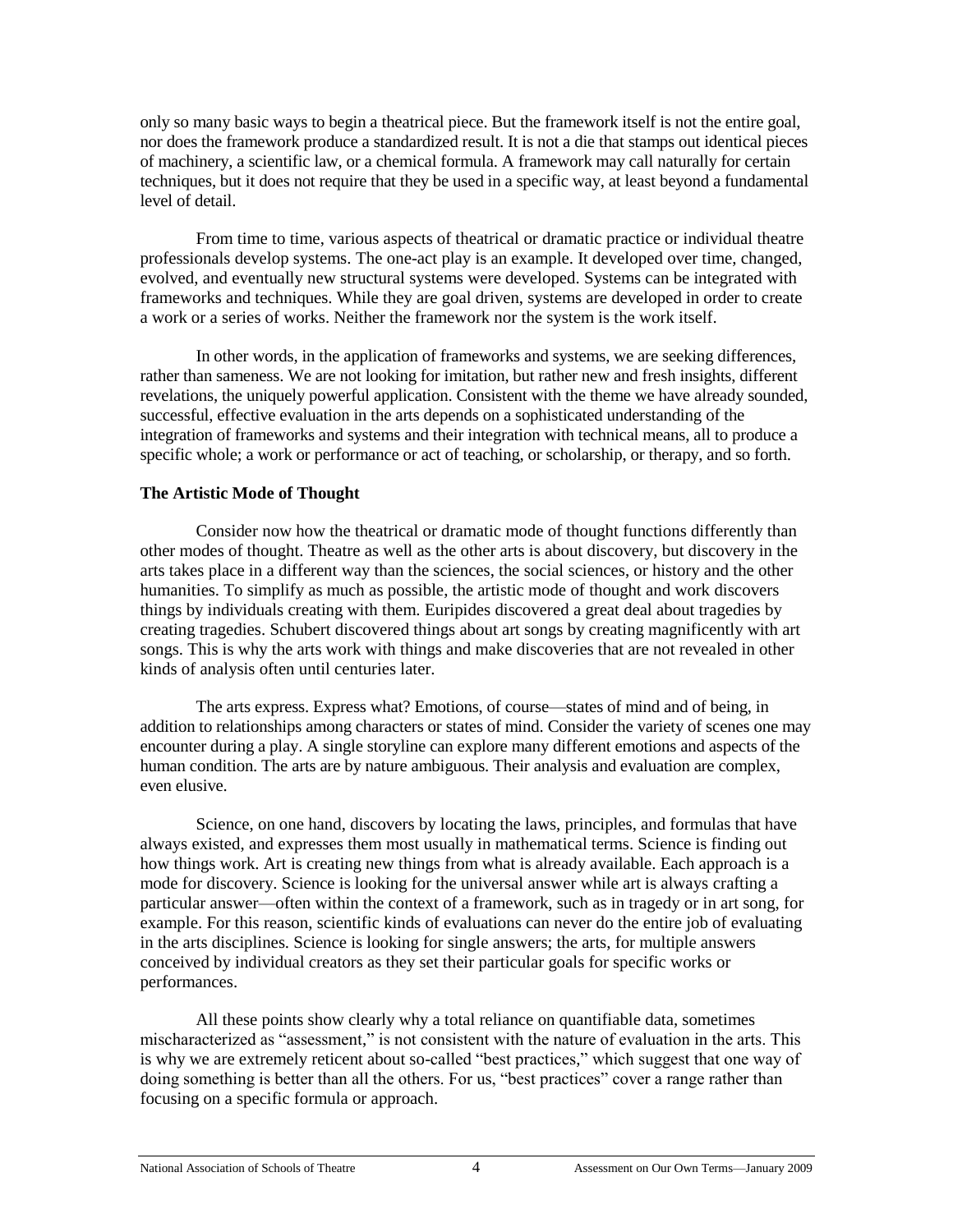#### **Principles Summary**

Let's summarize and extend what we have said so far. The arts are centered in a culture of achievement in an evaluation of whole works rather than a culture of evidence with regard to easily assessable parts. Successful works are those that achieve goals they have set for themselves at the beginning or during the course of development, rather than following a set of universal principles or rules. In performance, opening moments of the work or the interpretation often set these goals, especially for discerning receivers. Given our understanding of the goal, we assess against the "best" things that we know given the depth of understanding we have about the goal. When we assess, we are interested in artistry or applications of the artistic mode of thought, or the development of knowledge, skills, experiences, habits of mind, and so forth that lead to highly sophisticated achievements.

When considering our students and how we evaluate them, we know that we are dealing with a group of individuals who usually come to us after several years of working out their aspirations to be as good as they can possibly be. Our students bring a lot to the table before we accept them into our programs. That is why we accept them as students. Therefore, in the vast majority of cases our evaluation challenge is far greater than if we were dealing with the elementary techniques of beginners. Many of the complexities that we are speaking about are already in play when our most advanced students come to us. It is for this reason and many others that evaluations based on standardization are not appropriate. This will be discussed later on in greater depth.

## **How do we apply these principles in the various forms of evaluation that we use?**

*"A writer is somebody for whom writing is harder than it is for other people."* — Thomas Mann

Let us look briefly at a number of the evaluation mechanisms we use in theatre. We hope you would agree that the principles and nature of evaluation we have just described are derived from the nature of the arts themselves and specifically the art of theatre. We have already talked about setting goals for achievement as the basis for artistic endeavor. It is clear to anyone looking carefully at our field that we set educational achievement goals at all levels of endeavor.

## **Standards and Goals**

We have Standards statements, and these are published and readily available. They are frameworks, not blueprints, at least at the national level. The NAST Standards represent a general consensus about what is necessary. These necessities are expressed in terms of overall goals. As we move from NAST Standards at the national level toward the more local levels, goal-setting becomes more precise. At the institutional level, decisions about goals become more specifically defined and directed toward the aspirations of a unit's mission, goals and objectives. Institutions determine how they will achieve general expectations of the field and their own particular expectations in the various areas they teach.

At the individual level, goal-setting is even more detailed. The individual makes specific decisions associated with creation of a particular work or event in whatever specialization of theatre they practice. The more complex the goals to be expressed in theatre logic become, the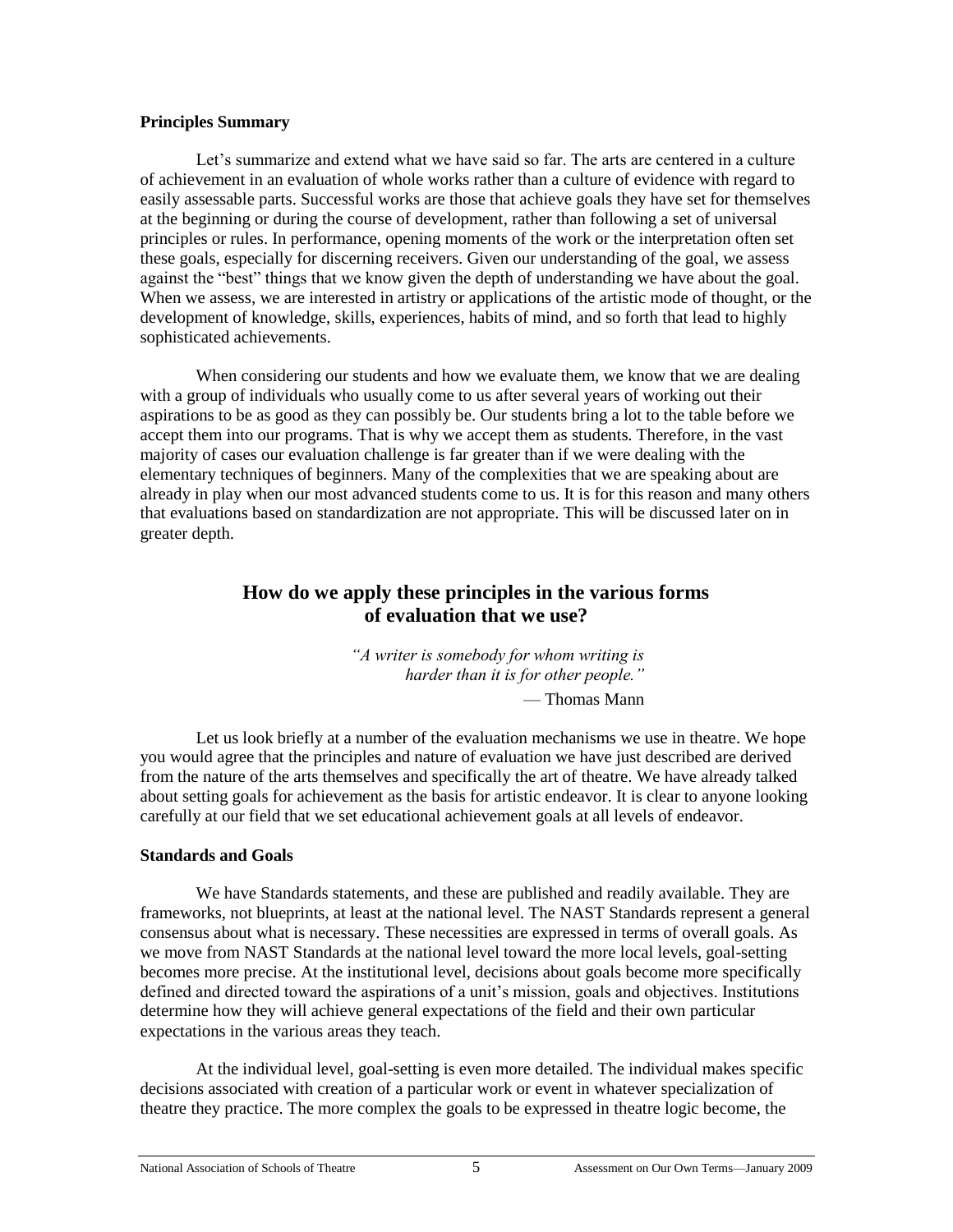harder it is to write them down in words with clarity and specificity. But the basic truth is that the field does have goals at all levels that are expressed in Standards. And, whether or not specific goals can be expressed easily or at all in speech logic is not the determining factor in whether or not goals exist. There is no reason for the theatre field to agree with critics who charge that there are no specific goals for achievement.

## **Individual Work**

Standards or expectations can be expressed in many dimensions; for example, levels of technique, degrees of breadth and depth, types of knowledge application, and so forth. But beyond specific standards, we also have working formulations of ideas about the attributes of successful work. For example, below is a list of attributes and characteristics of individual achievement that appear on our Achievement and Quality Website:

#### Characteristics and Attributes of Individual Achievement

- Basic professional-level knowledge and skills  $\bullet$
- $\bullet$ Personal vision evident in work
- $\bullet$ Conceptual acuity and creative virtuosity at multiple levels of complexity
- $\bullet$ Imagination and ability to channel imagination to reach artistic goals
- Technical virtuosity
- Conceptual and technical command of integration and synthesis

Now we would suggest that to some extent meeting the Standards set by NAST and by individual institutions enables development of work with these attributes by practicing professionals. However, the attributes are not manifested in the same way. Their actual realization is subject to preferences or individual aspirations and standards of quality that are internal to the kind of work being done and to the development of each artist or even each work of art.

## **Institutional Work**

When we move beyond individuals to institutions, we have also developed sets of general Standards that lay a foundation for the specific work of those institutions. But in addition to these, we are also able to identify important elements and conditions that are present when institutions are successful. These are attributes observable in most successful theatre teaching institutions. While the actual text we have on this topic in our Achievement and Quality Web site is too long to be presented in full, below is an outline of the major points:

Important Elements and Conditions of Institutional Quality

- $\bullet$ Meet NAST Standards and beyond
- Purposes carefully crafted and regularly fulfilled
- Clear focus and sustained effort
- Realistic analyses and thoughtful decision-making connected to the pursuit of excellence in the art form
- $\bullet$ High levels continuously pursued and raised over time in terms of personnel, teaching and learning, and areas of work defined by purposes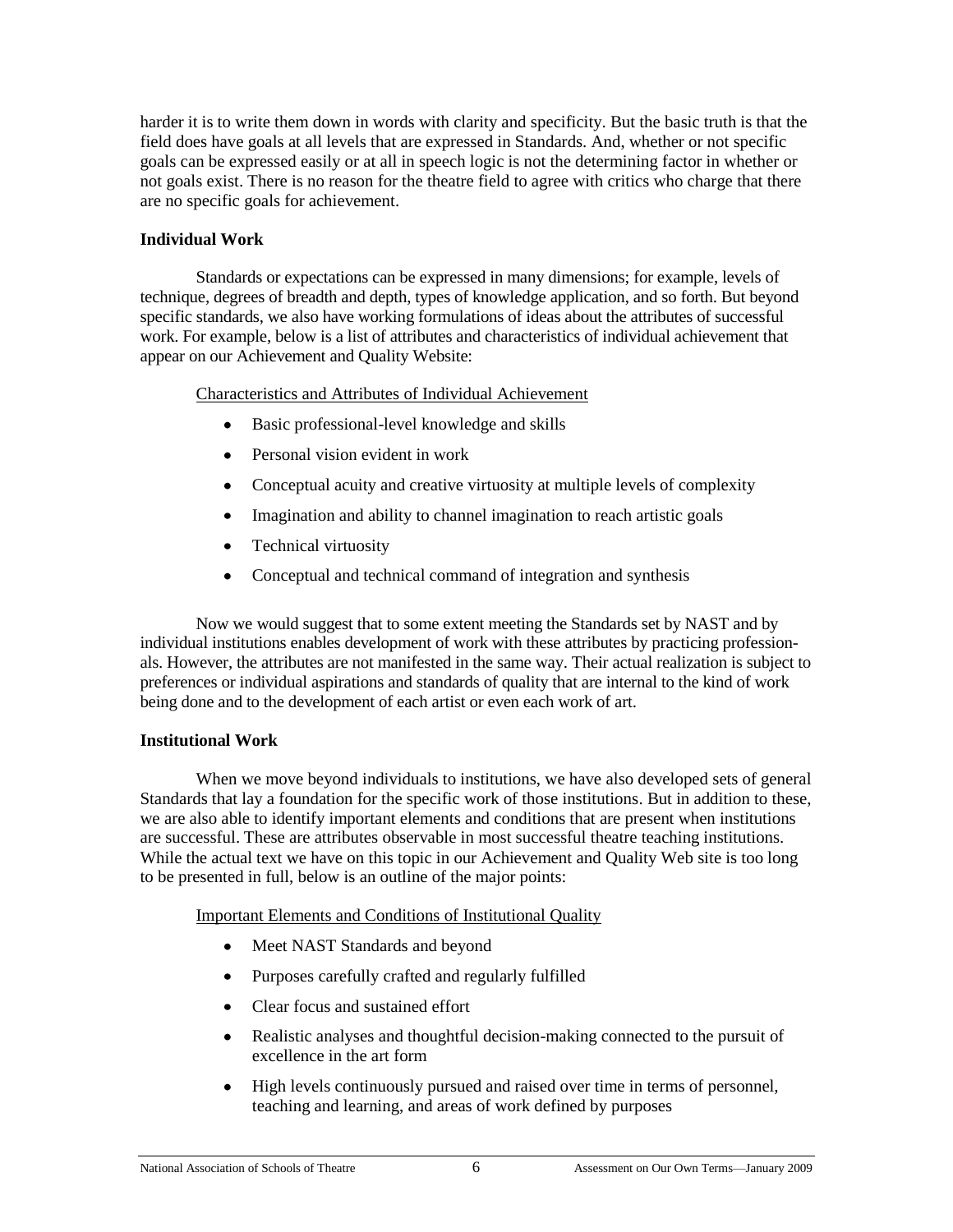• Supportive, challenging environment

These attributes are achieved by different institutions in different ways, and certainly they are applied to different purposes in different ways.

Consistent with the way the arts work, we not only have general and individual goals expressed as Standards, attributes, and conditions, but we also have both technical and artistic means of evaluating how well we are achieving these goals. At the individual level a tremendous amount of educational time and energy is spent developing and honing skills of self-evaluation to the highest possible level. This is absolutely critical in theatre performance where evaluation is constant even in the final performance itself. In fact, virtuosity in constant adjustment is a significant goal.

#### **External Evaluation**

Beyond internal self-evaluation abilities, we also have means to accomplish external evaluations. These means are more varied, involve more people, are more public, and more frequent than in many other disciplines, especially in the course of formal education. Our institutions use a combination of means. Let us look at the set of means we use from two different perspectives. First, let us just list them, or at least the most common ones. To use some assessment terminology, we accomplish both formative and summative evaluations within and across this set of means. These are methods we already have.

We have juries. Individuals perform for and are graded by teachers other than their own. We have all sorts of competitions. Some are public, but many are internal, such as competitions for roles or participants in productions. Much work is obtained through audition or portfolio review. Public performances followed by public and peer criticism are the norm. We have the constant assessment of the studio class and the rehearsal. And of course we have the relentless criticism of other theatre professionals, and particularly in technical areas, the ability to compare our proficiency with that of others. In addition to all of these arts-centered approaches in evaluation, we have mechanisms that are more common to all fields, such as examinations on coursework, assessments and evaluations of projects, journalistic criticism, achievement and aptitude tests, and so forth.

We now would like to present a number of typical student achievement goals and provide the kind of indicators or evidence that we have available to evaluate these goals. These come from an April 1990 briefing paper of the Council of Arts Accrediting Associations of which NAST is a member:

#### Student Achievement Goals – Indicators/ Evidence Analysis

*Competence in basic arts techniques*

- Entrance, continuation and graduation requirements
- $\bullet$ Achievement tests
- Course evaluations
- Class or laboratory examinations  $\bullet$

*Basic understanding of the history of the art form in Western and other civilizations*

- Course requirements
- Syllabus content
- Class examinations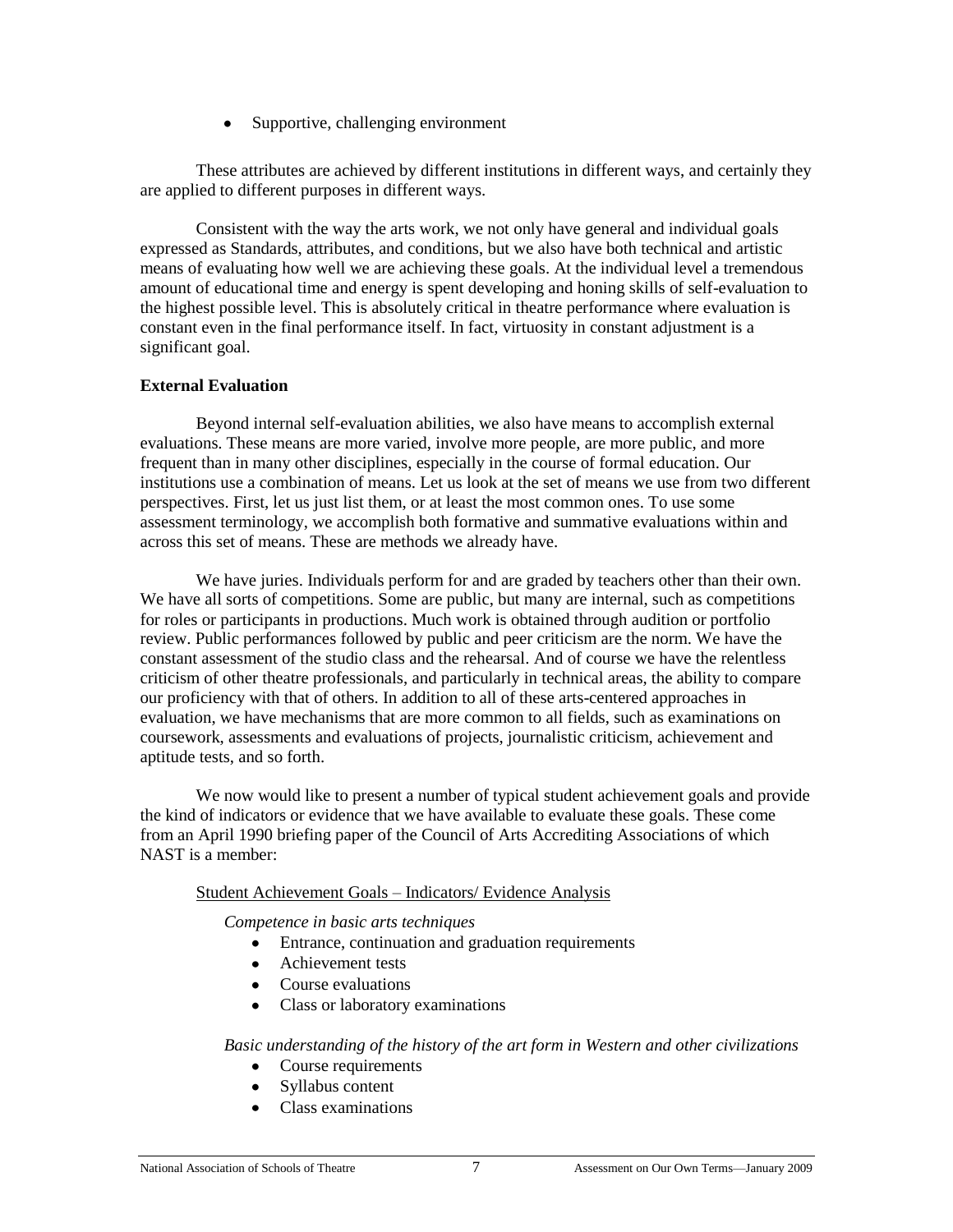*Basic general education at the college level, including the ability to understand distinctions and commonalities regarding work in artistic, scientific, and humanistic domains*

- $\bullet$ Transcript analysis
- Curricular requirements  $\bullet$
- Syllabus review
- Achievement tests
- Class and laboratory examinations

*Entry-level competence in the major field of study*

- Juried examinations
- Placement records

#### *Ability to enter graduate study in the major field*

- Graduate school acceptances
- $\bullet$ Records of completion of graduate work

*A coherent set of artistic/intellectual goals evident in each student's work and the ability to achieve these goals as an independent professional*

- Assessment of student projects  $\bullet$
- Content of final projects
- Faculty and peer assessment of final projects  $\bullet$

#### *Ability to form and defend defined judgments*

- Project assessments
- Master class evaluations

#### *Ability to communicate in spoken and written language*

- Syllabus review
- Project assessments  $\bullet$

#### *Ability to communicate ideas in a specific art form in professional circumstances*

- Internship reports
- Employee ratings of performance
- Employment records  $\bullet$

As we discuss this topic, it becomes clear that we not only have principles and goals, we also have means. We believe that we can say honestly that over the last several decades our goals and our means have worked together to improve the quality of professional theatre activity in all specializations because our goals and means are consistent with principles derived from the nature of our art. Certainly, these goals and means have resulted in an unprecedented spread of high levels of expertise in theatre in every corner of our nation. This is not a reason to stop working on goals or means, and of course, being artists, we don't stop. We always believe that we can do better. But let us look at all that we have been talking about thus far from another perspective.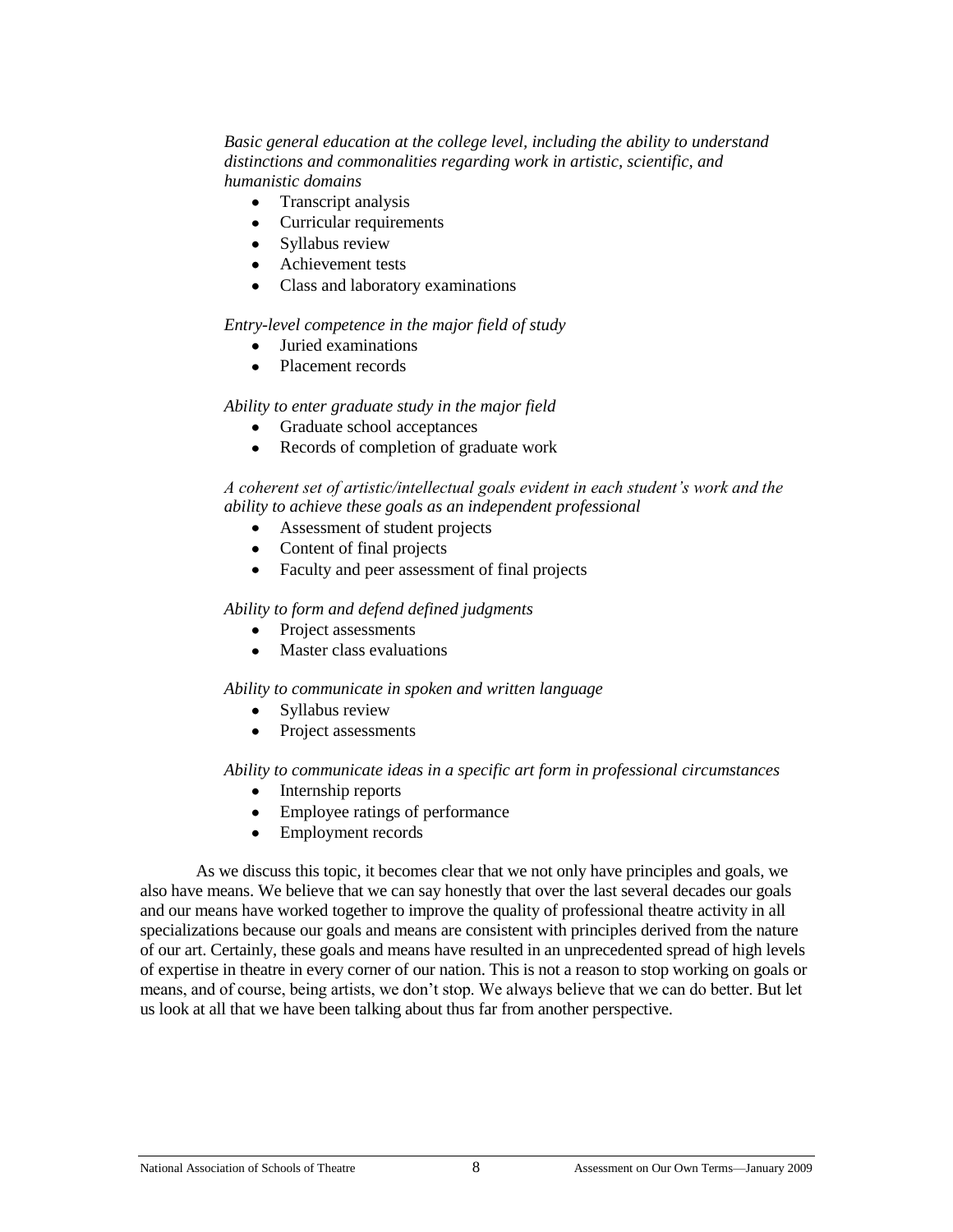#### **Results**

What do all these goals and means accomplish? What do they tell us about individual achievement? Probably we would all agree that these mechanisms tell us different things depending on the nature of the evaluation, but also on the content and level being addressed. For example, some evaluations determine whether there has been a specific knowledge and skill development. These factual or technical elements are important foundations for all students. But these evaluations also tell us the extent to which an individual can assimilate or integrate knowledge; in other words, bring various parts together to create a new whole. It is not just whether the person can speak clearly and artfully or remain in character, but whether there is a meaningful interpretation that relies on but does not come entirely from technical proficiency with one's voice and body. There are all sorts of different ways to talk about this, and none of them are adequate to express exactly what happens. But at the higher levels of achievement, our assessments get further and further away from sets of discrete bits of knowledge or discrete technical skills and move to questions of blending of aesthetic choice, of timing, and so forth. The thing that makes all of this extremely difficult for those on the outside to understand is that there is almost never a pure correlation between discrete knowledge and technical skills on one hand and artistry on the other. The proof of this is that there are far more professionals in theatre production with high levels of technical proficiency than those whose interpretive or design abilities are acknowledged to be supreme by most theatre professionals and by audiences in the thousands. We cannot claim scientific cause and effect relationships. And so, our evaluations move from what is easy to measure to what is difficult to measure, and ultimately to matters of personal aesthetic preference.

In summary, our field clearly has highly developed evaluation systems which function at all sorts of levels. These have been developed to be consistent with the nature of the field and its specializations. Critics may not understand what we do, or see validity in it because it is not consistent with science, social science, or humanities based views of how knowledge and skills are organized and taught, or how they are evaluated. But no one can say that we in theatre do not have systems and approaches that work in terms of who we are, what we do, and the nature of our field. For anyone truly interested in "outcomes," our outcomes prove the validity of our approaches to evaluation.

## **Why these principles and the ways we apply them are essential for the progress of the discipline.**

*"I like my way of doing it better than your way of not doing it."* — Dwight L. Moody

Our third section discusses five reasons why our fundamental evaluation principles and the ways we apply them are essential for the future progress of our discipline. But let us begin with a few thoughts about change. The first issue is not whether we should change, but whether any particular change proposed will make improvements. This question is appropriate at every level, from the national, to the institutional, to the individual. If we are truly wise, we will not answer questions about improvement superficially, but will go beyond what sounds good and ask ourselves what can go wrong. How can a particular change, or line of thought about a change, turn on us or be destructive in some way in the future? What are the risks; do the benefits of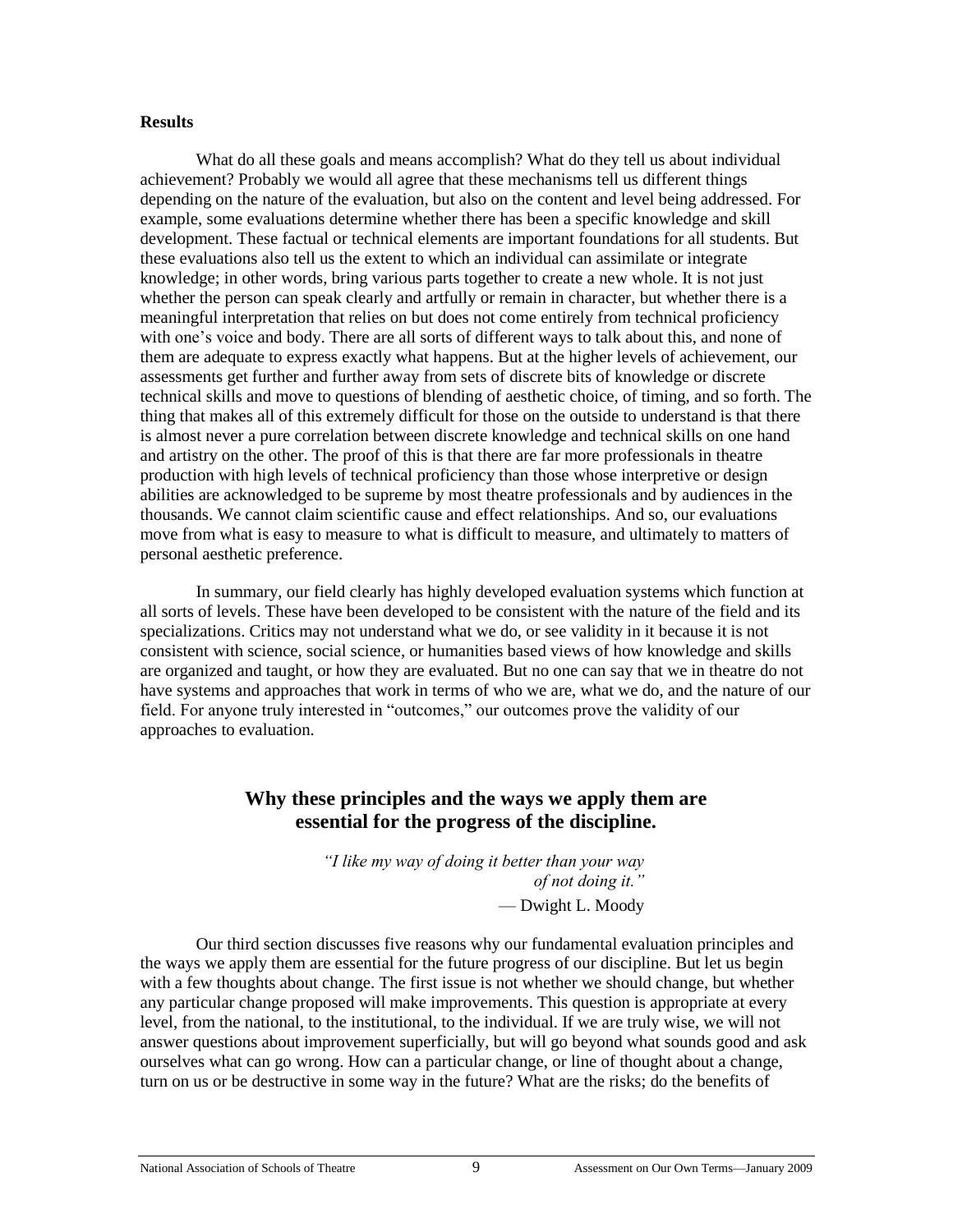greater success or a breakthrough outweigh those risks? Remember, change for change's sake is often foolish and wasteful.

We have to confront these questions directly because, in much policy-making about evaluation, we and the practitioners of other disciplines are being told that evaluation methods derived from the natures of our disciplines are self-serving and unacceptable. We are told that we have to become more generic in our evaluations. Instead of assessment systems serving learning and creating in our discipline, learning and creating in our discipline are to serve assessment. There are calls to move from frameworks to blueprints at every level. There are assumptions that anything that works, works as a technology and therefore can be made to spew out numbers that provide "transparent" information about what is happening. Increasingly, we must confront the notion promoted by our opponents, that the artistic way of working—the production of unique answers for unique situations—is just wrong, in part because such answers cannot be easily compared.

What will happen if we either volunteer or are forced to succumb to these ideas and thus abandon the principles we have described and the ways we apply them. Here are five probable results based on observations of what has already been happening, and what potentially will be the long-term results:

First, we will be placed in an evaluation environment that is alien to the pursuit of our particular goals, an environment that attacks any attempt to solidify the validity of our goals.

Second, our precious time will be requisitioned for purposes not consistent with the nature of our work. Because time is a finite resource, our ability to be productive in our fields is lessened.

Third, the illusion has already been created and will be furthered that assessment requires no expertise in the thing being assessed, but only expertise in assessment. A way-station to this goal is the splintering of wholes into parts and then focusing on the parts that are easy to evaluate in a technical way and magnifying them to obscure or deny the existence of the whole.

Fourth, these three results will lead to a loss of control in curriculum, teaching, individual approaches, and evaluation. Control passes from the field to external, usually centralized bodies that make judgments on the basis of images created by numbers, rather than real achievement in the discipline.

Finally, an abandonment of our principles and ways of working will reduce our productivity as our time and energy are spent either fighting for the working room we need to be productive, or answering assessment requirements that are not based on the nature of what we do.

> *"An [uninformed] idealist is one who, in noticing that a rose smells better than a cabbage concludes that it will also make better soup."*

— H.L. Mencken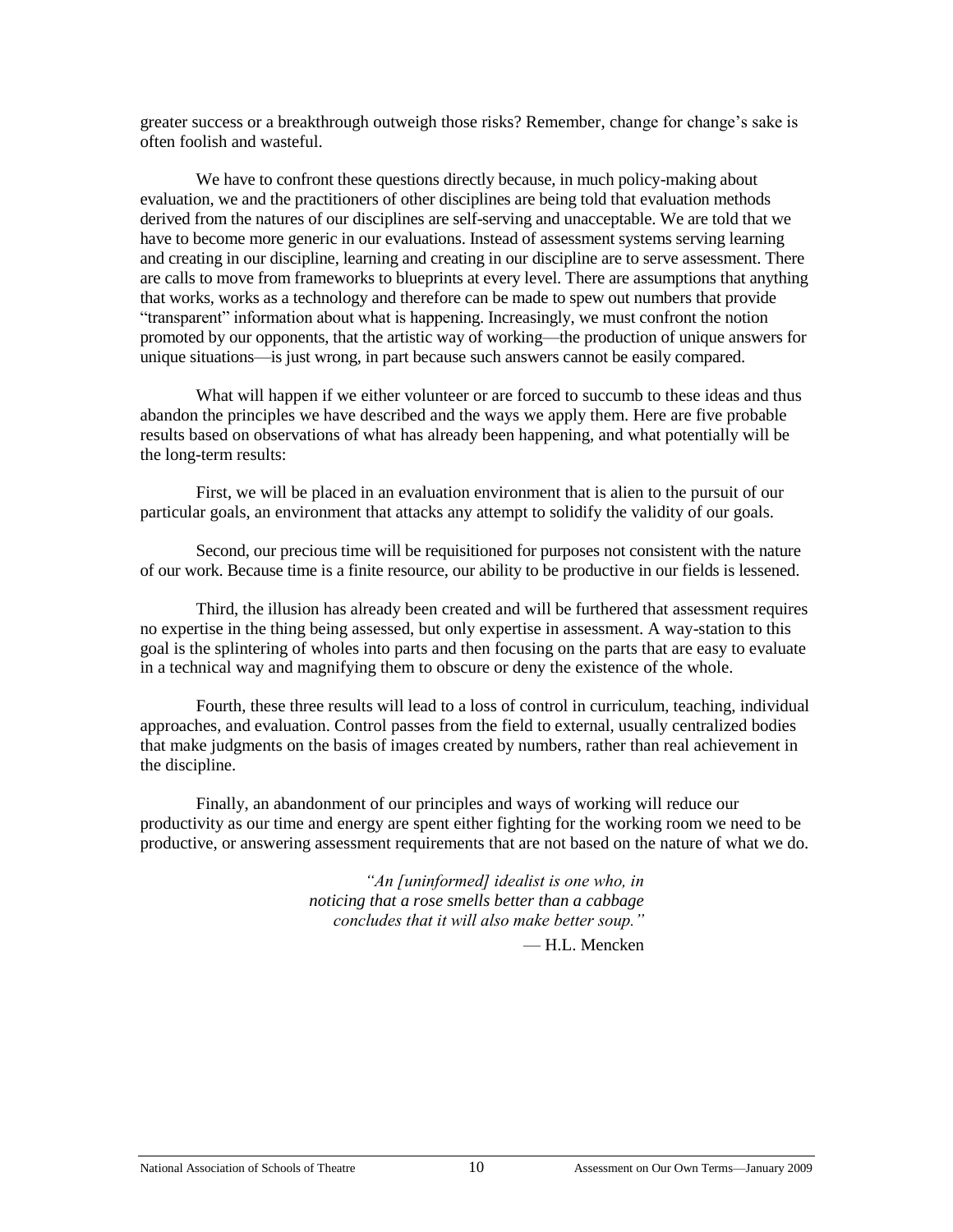## **How do we explain our principles, achievements, and methods to others?**

*"In politics, the loser is the one who lets himself be swayed by the other's arguments and who judges his own actions through his adversary's eyes."*

— Karel Kosili

We have tried to provide, thus far, an in-depth description of how we theatre professionals think about evaluation in our field and how we accomplish it, as well as what could happen if our methods are not better understood. The next question to address is how can we formulate these ideas to explain them in situations where there is no in-depth understanding of the theatre profession and its ways of working, especially at the highest artistic and intellectual levels? In other words, we are aware of the things that we already know and do. How can we package these things in convincing ways for those who don't know what we know and can't do what we do? We believe that the ideas presented and others like them can be explained, but we do not believe that there is a single formula, approach, package, or slogan that will do the job in every instance.

We believe that creating explanations is an artistic project rather than a technical one. As an artistic project, it has technical elements, but different techniques need to be applied for different circumstances and situations. We have laid out the elements of a framework that might be the basis for developing individual responses. NAST has a number of resources and is building additional ones as we speak. But these frameworks can only be useful if the concepts in them are taken and applied in specific situations. This means making choices about what must be done to be effective in a particular place and time.

Before we take this issue further, let's look at one overriding principle. You cannot explain or debate effectively unless you yourself are convinced that what you are doing and the way you are doing it is fundamentally better than any other approach. This does not mean taking a rigid position or being inflexible about any changes at all. Normally, that is not only unwise, it is impossible. Our point is on a higher conceptual level. For example, you cannot argue effectively for democracy if fundamentally you believe that totalitarianism offers better alternatives. You cannot explain or argue effectively for the combination of individual evaluation and mentoring that we use to develop artistic abilities if you really believe that standardized testing is better. An arts-centered position does not mean refusing to accept any common testing at all, but rather accepting it as appropriate as part of your overall evaluation framework.

#### **Audience and Orientation**

When we are considering how to package a particular explanation, we need to ask first who all the recipients of the package will be. We also need to know, insofar as possible, what their basic orientation is. For example, do they believe that standardized testing is a superior alternative to anything else? If so, the only explanation that they are likely to accept is "we have looked at what we are doing, decided that it is completely wrong, and we are moving to a total regime of standardized testing." Obviously, this is an answer we cannot give. Here is another thing we need to think about. To what extent do the philosophical positions, livelihoods, job performance evaluations, and so forth of the individuals we are addressing demand that they prove us wrong or inadequate no matter what we say? Or, to be more positive, are we addressing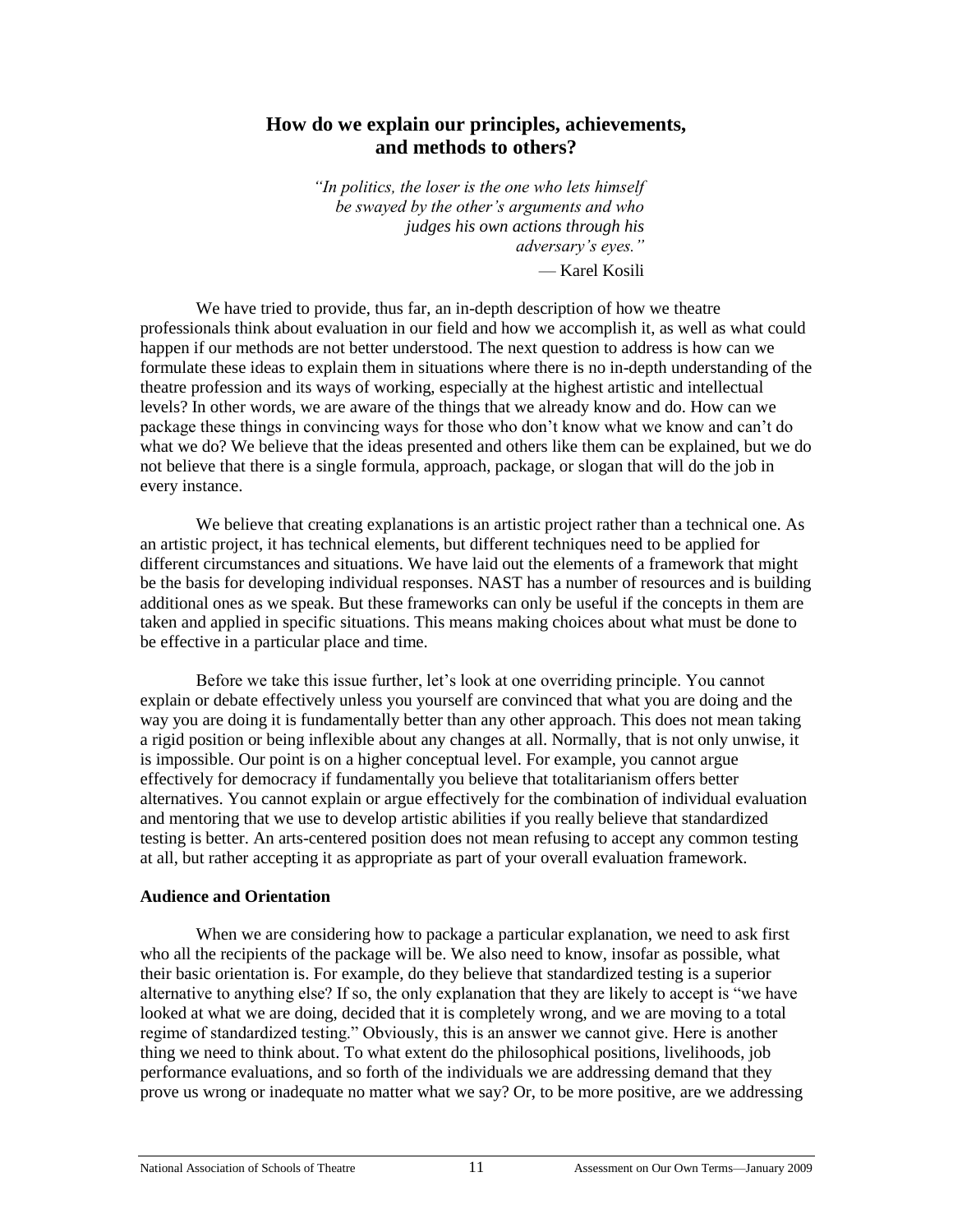individuals who want to learn about what we do and understand it in relationship to overall evaluation needs in some larger context, such as an entire institution?

## **What is Necessary?**

A second set of questions: What do they want? What can they require? What will satisfy them? What will cause them to leave you alone? Do you need to explain anything, or rather do you just spend a bit of time translating something you already know and do into terms that they understand or will accept? To what extent does the thing that will satisfy produce marginal costs in time or protect the concept of expert evaluation as the primary assessment mechanism?

#### **Values and Complexity**

Another critically important question is what values will be used to interpret the information provided? This may be the place, and perhaps the only place where explanation is appropriate. We must also consider the pros and cons of giving complex explanations. In some cases, presenting the complexity of what we do will cause a realization that others are not qualified to evaluate what we do. In these cases, it does not matter whether we are perfectly clear or not. The goal is to show that if you don't know the field, you cannot really play in it.

There is an analogy that may work here. If you want to use a computer, you have to work with that computer according to the nature of the programs it contains. In other words, you have to work with the computer on its terms and not yours. In a way, different fields of study and practice are analogous to the computer in the sense that they have their own systems. They have their own mechanisms, their own pathways, their own structures of information. If you want to work with any given field in any kind of sophisticated way and actually help it improve, you have to learn a tremendous amount about that field. It is impossible to make suggestions about improvements to the internal workings of a computer system unless you know in great detail how such systems work and what various options are for certain kinds of decisions.

When relating these factors to developing a particular package of explanations for a particular circumstance, you need to decide the level of complexity you want to unveil. Be careful about producing complex lists of things that you do, or the criteria you use, especially when you think the response might be, "OK, that's fine, but you need to put numbers on these things," or "You need to tell us empirically how you know whether someone is achieving or not. Your opinion as a professional is not good enough."

## **Ideas and Tools**

Let us turn now to some specific ideas and tools we have to explain our evaluation procedures. We already have many formulations. We have statements of goals and expectations everywhere, from NAST Standards at the national level, to course descriptions at our own institutions. Many units have taken the competencies they require, correlated them with where the competencies are developed in various courses, and described how these competencies are evaluated. In other words, it is not necessary to start over, or to offer a system of evaluation on terms that are not consistent with the needs of our profession. We want to point out that competencies expected in undergraduate theatre specializations have now been gathered together by specialization and published under the [Achievement and Quality Resources](http://aqresources.arts-accredit.org/) section of the Arts Accredit Web site. This resource shows nationally what is expected specifically by degree by listing together; for example, all the competencies for the Bachelor of Fine Arts in Acting, which includes the competencies for all Bachelor of Fine Arts degrees as well as those specific to only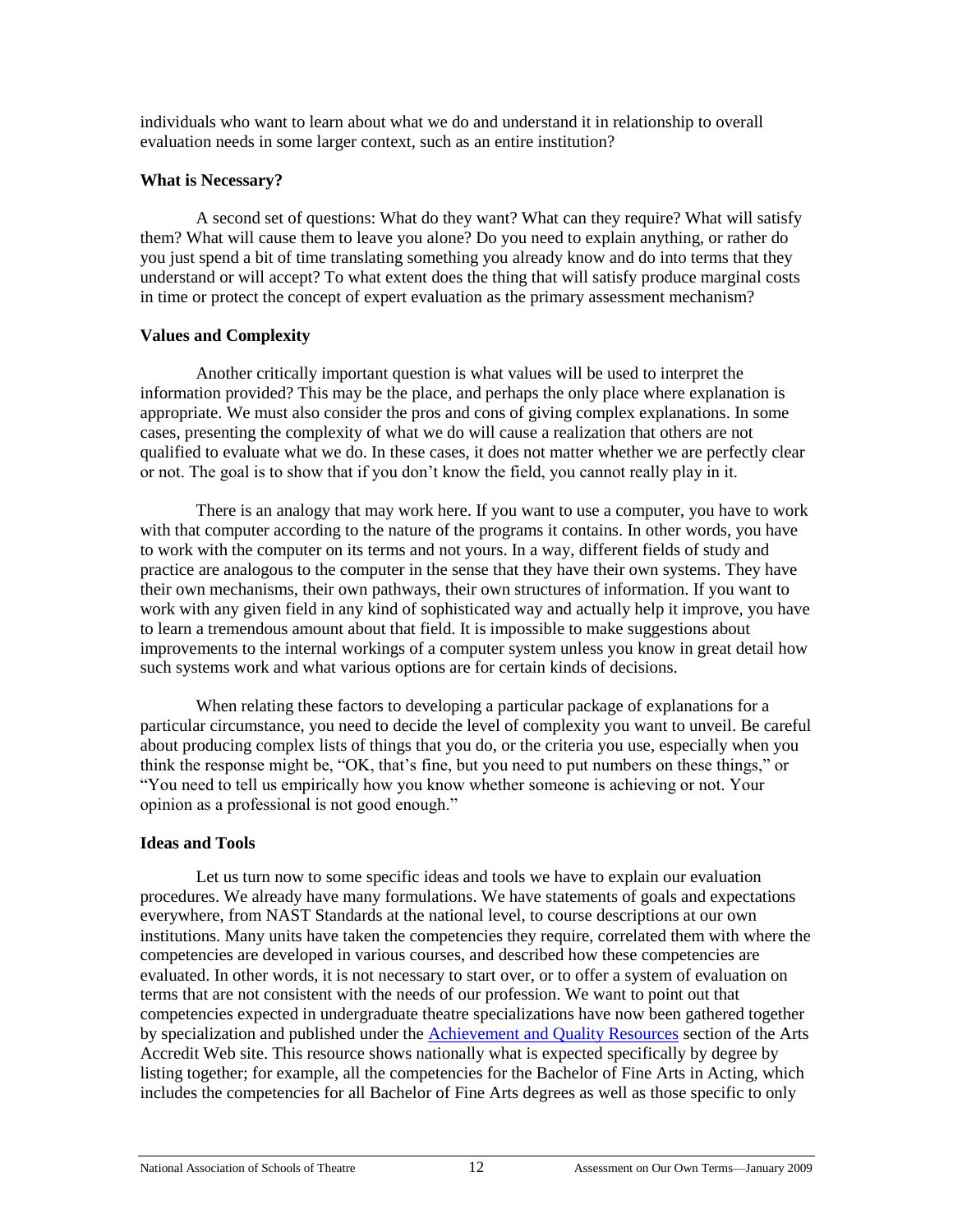the B.F.A. in Acting. The site provides lists of competencies for other specializations, such as Design/Technology, Film/Video Production, Theatre Education, etc.

#### **Explanation Preparation**

Beyond what you have already done, you should formulate responses regarding issues or questions such as the following:

- What are the aspects or elements of student work that can be discussed in terms of  $\bullet$ the results of instruction usually provided in courses, studio classes, rehearsals, curricula, and so forth; for example, perceptual, conceptual, and technical development, problem solving, knowledge, skills, ways of working and thinking?
- What aspects or elements can you identify that cannot be discussed easily in terms of  $\bullet$ their direct correlation with various forms of instruction usually present in schools or departments of theatre? Here is an analogy that may be useful: passing the bar exam with a high score does not guarantee that a person is an outstanding trial lawyer. With respect to being a trial lawyer, the bar exam is a condition of eligibility, not an assessment of competency or potential.
- $\bullet$ For areas where you believe valid connections between instruction and student work can be drawn, what elements and conditions of instructions contribute most directly to the level of student achievement?
- Continuing to separate areas of certainty from areas that are more speculative, how  $\bullet$ do we determine that the elements and conditions of instruction that contribute most directly to the level of student achievement are present and working well for an individual student and for a majority of students within a class, department, or school as a whole?
- What are the areas or levels about which most professionals in the field are likely to  $\bullet$ agree on the relative quality or value of the work?
- Where is there likely to be disagreement about the relative quality and value of work?

Having identified what can be known for sure, and what cannot, and/or the areas or levels where there is likely to be evaluation consensus and where there is not, you are then in the position to explain what you do on the basis of what can be done with honesty and integrity. You have also established the basis for defeating false correlations that outcomes ideologists are prone to seek. Below is an outline that a theatre school or department might fill in to provide an overall explanation of its evaluation approaches: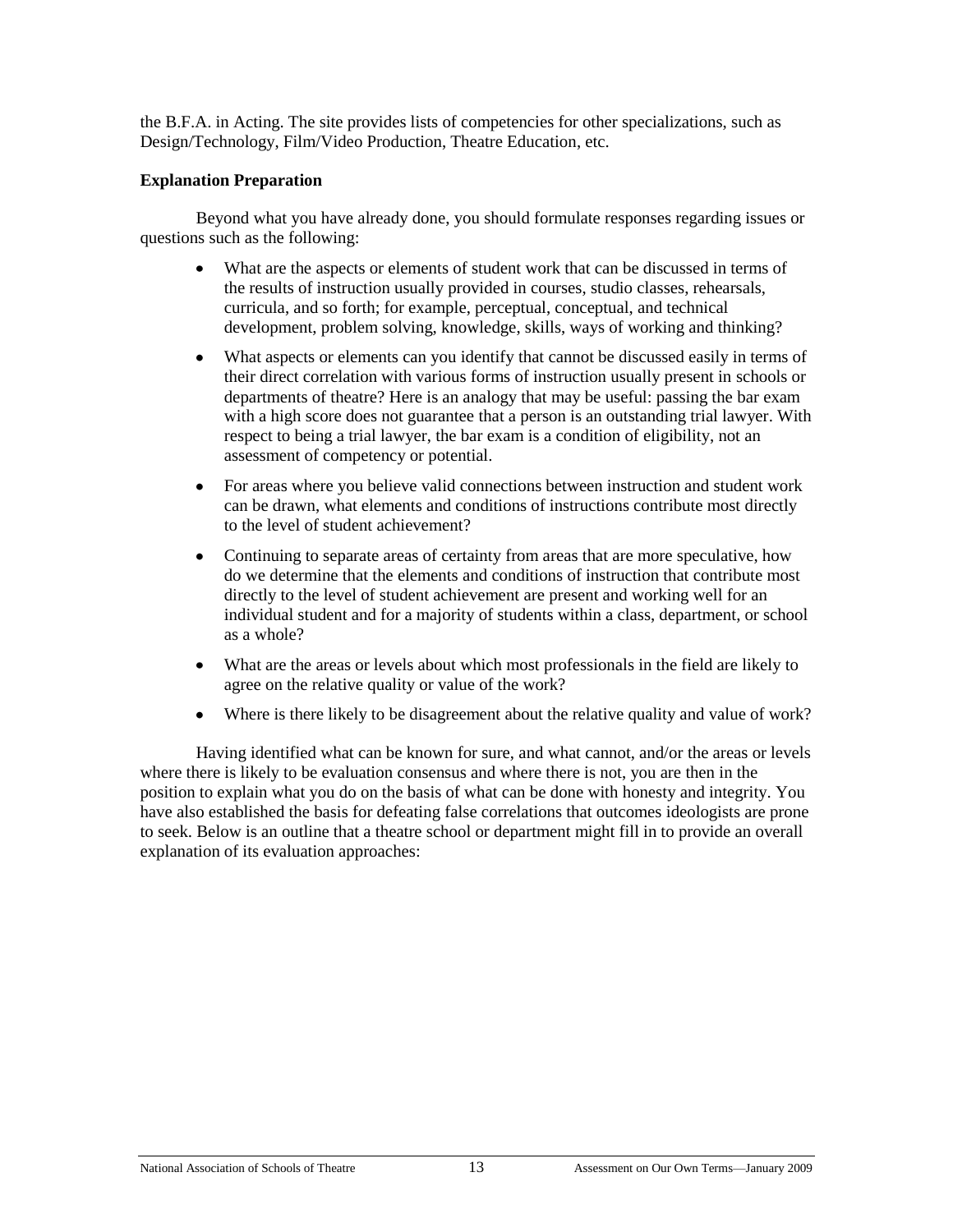## **Outline Example**

#### **How We Evaluate and Why It Is Effective**

The School/Department/Academy of Theatre

- How theatre works the artistic mode of thought  $\bullet$
- $\bullet$ How our field defines achievement in the theatre disciplines we teach
- $\bullet$ How we set goals for achievement
- How we evaluate student achievement  $\bullet$
- How we evaluate faculty achievement  $\bullet$
- How we evaluate our department/school  $\bullet$
- How we consider external perceptions  $\bullet$
- The competencies expected of the students we accept  $\bullet$
- The competencies expected of students we graduate  $\bullet$
- $\bullet$ Why our evaluation concepts work and support our purposes

This is one of many possible packages, and perhaps not the best one for your situation. Resources for filling in the outline are on the Achievement and Quality Website.

## **How do we debate when necessary?**

*"The real danger is not that computers will begin to think like men, but that men will begin to think like computers."* — Sidney T. Harris

Clearly, there are grand philosophical arguments that can be made as we advocate for assessment on our own terms. There are probing debate questions that challenge and show the conceptual weaknesses behind large-scale assessment systems. We are talking about systems that would replace substance with a false kind of evaluation. In short, they would replace doing with counting.

We list a number of these debate questions below:

- What empirical proof do you have that the assessment system and approach you  $\bullet$ are proposing will work better for our field than the systems we use now?
- What evidence can you provide that the world of higher education or our discipline is structured, operates or is organized conceptually in ways that makes your proposed approach more effective than ours?
- How can you prove to us that putting results in a form that you define as  $\bullet$ measurable will lead to improvement in student learning, or to advancement and innovation in our field?
- What proof is there that all quality in every dimension of life can be engineered through the application of large-scale assessment systems, or that the larger and more centralized the assessment system, the higher the quality will become?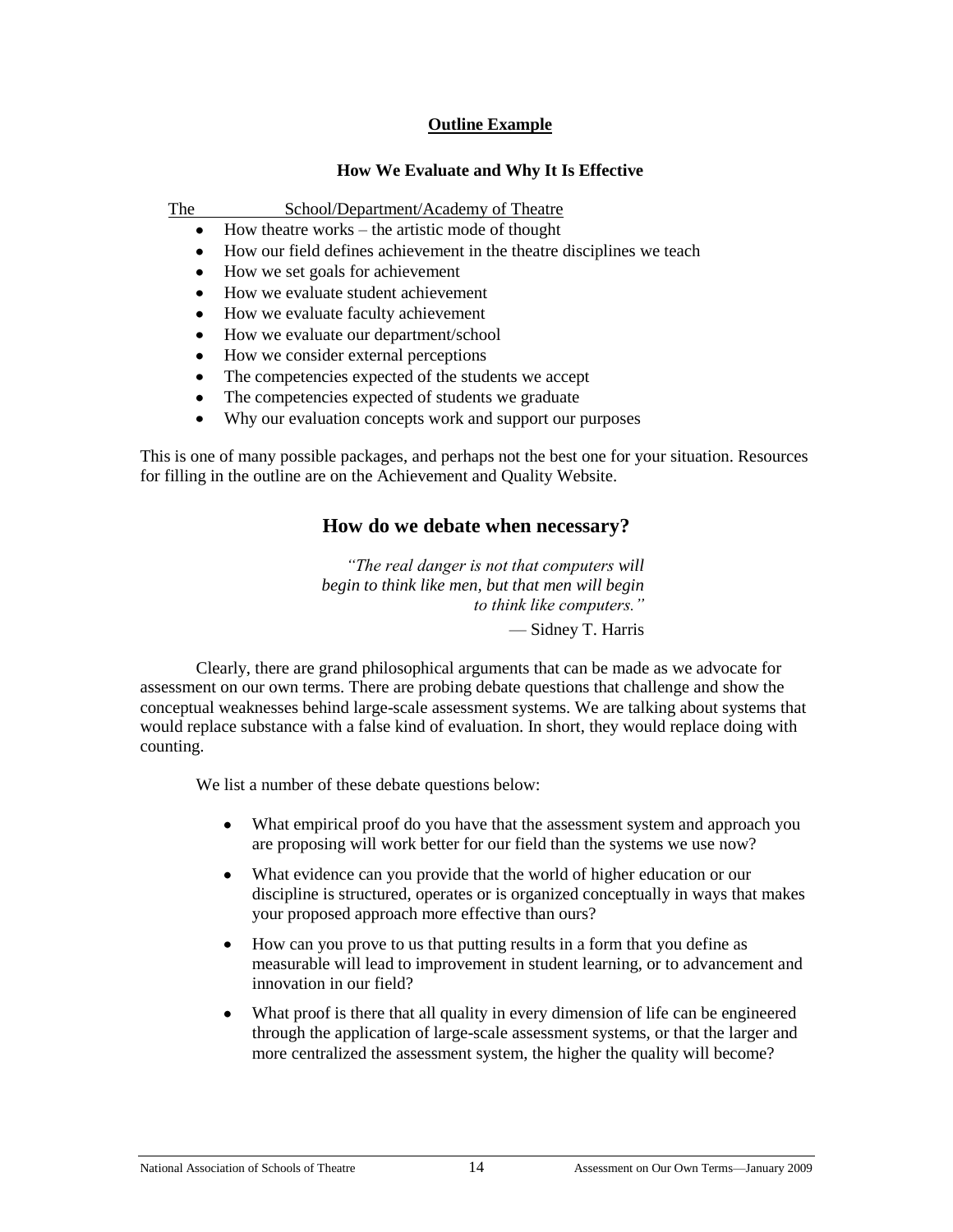- $\bullet$ How is it possible to call for a deeply integrated system of standardization so that results can be compared, and at the same time call for innovation or a climate of innovation.
- Do you believe that students carry a great deal of responsibility for what they  $\bullet$ learn?
- Isn't a model always a diminished version of the original?
- Can you prove that if we fashion a program that specifically works for us, we will fall behind?
- Can you prove that any numbers we collect about specific performance indicators can predict for anyone the level of quality of education an individual student will receive, or the success of that person after graduation?

Unfortunately, in practical terms, we theatre administrators and faculty seldom have the opportunity to ask such questions, especially of the proponents of large, centralized systems. We do not have direct contact with the Department of Education, nor do we have much opportunity to develop the overall policy of our own institutions on such matters. Instead, it is often the senior administrators at our colleges and universities who have closer contact with those proposing policy objectives that may challenge our way of doing things. Therefore, you should ask yourself, "What are the philosophical and programmatic situations of senior administrators at my institution?" We are asked to respond to our deans, vice chancellors and provosts who oversee regional accreditation issues, usually while the accreditation review is in progress. And here, we are referring to regional accreditation, not discipline-based accreditation. In such regional cases, we may be asked to demonstrate to these administrators or to university committees how we are meeting these new assessment requirements. It may be that our task, we are told, is not to question the assessment, but rather to show how we are in compliance. And often our own institutional administrators and committees, for their part, choose not to get involved in the grand philosophical arguments. Rather, they are seeking merely to get through another cycle of accreditation with the least possible disruption.

Although this position may change as requirements increase and patience wears thin, these are often the current facts of our daily existence. Engaging in philosophical dialogue is usually a luxury not granted to us. As theatre professionals and as individuals we can make our broader arguments through letters to elected representatives and to agencies, but within our own institutions there is often little appetite for the discourse that is so needed on these critical issues. However, if you have the chance for such discourse, it is important to be prepared.

#### When we cannot debate, what can we do?

First, we can demonstrate more effectively the means of assessment we already have, and explain with greater clarity why these means work well for theatre. For example, we have already mentioned that we have regularly-scheduled juries, where individuals perform for and are graded by teachers other than their own. We have competitions, many of them public. We have auditions for roles in productions. We have public performances followed by public and peer critique. We have exams in courses, and skills that must be mastered. And there is, of course, the constant feedback and criticism that goes with being a theatre professional, whether in performance, playwriting, scholarship, or education.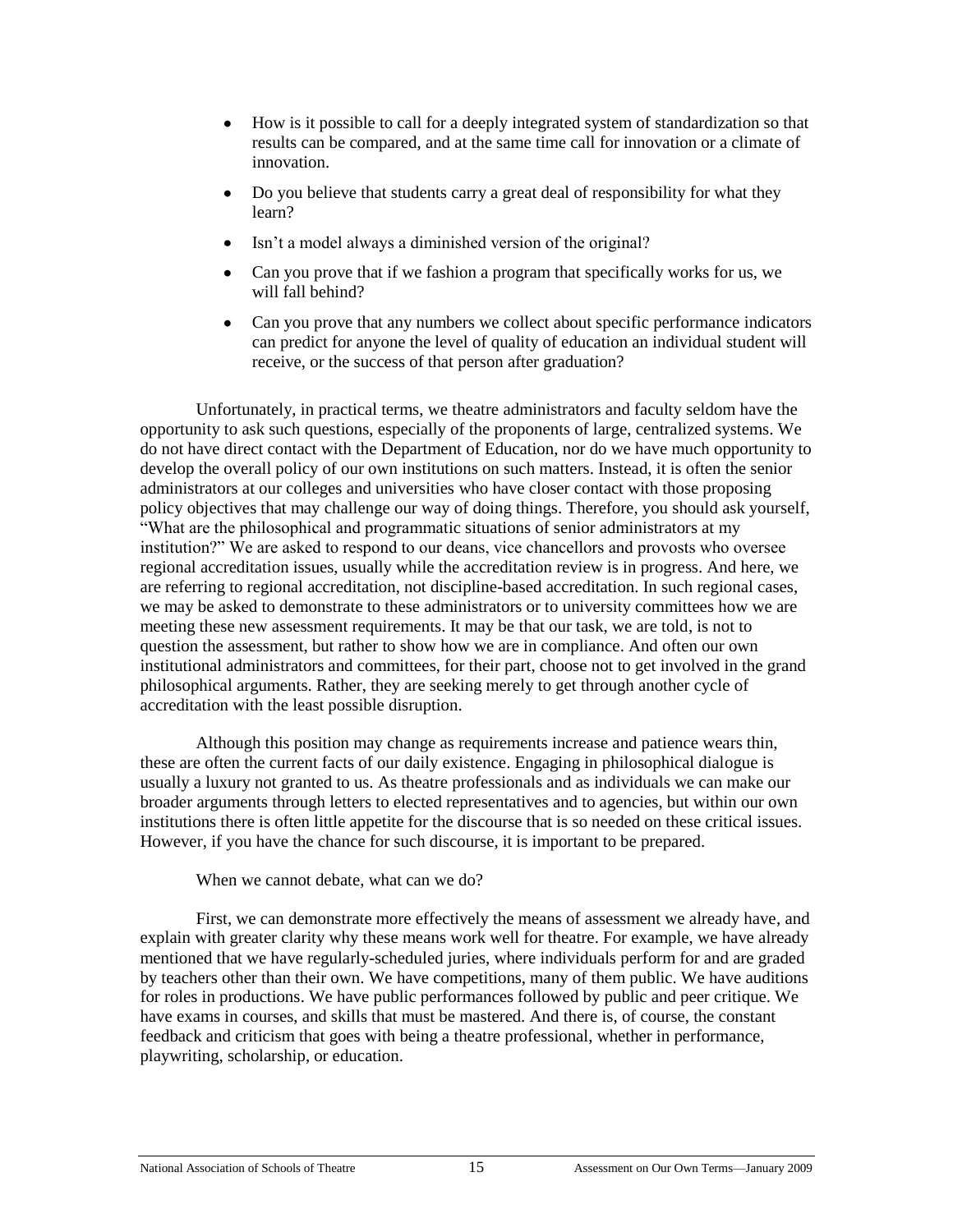All these means of assessment are already there, and they are healthy precisely because they are informed and disinterested. That is an ideal combination—the intelligence of informed critique combined with the absence of self-interest on the part of the reviewer. Those who advocate for massive, large-scale assessment seek the absence of self-interest, but they neglect the more essential qualities of informed criticism and individual judgment.

In addition to demonstrating the many means of assessment that have served the arts so well, we can demonstrate convincingly that an evaluation's purpose is improvement, not merely measuring or monitoring. This is a very important distinction. The most meaningful improvement comes from within a discipline, not from outside it, precisely because criticism is substantively informed. It seeks not to measure, but to make better.

How will standardized tests and criteria improve on already existing informed means of assessment? How *could* they? So, let us never accept the argument that we are not interested in or engaged sufficiently in evaluation. Rather, we should demonstrate what we already have in place and why it works. Let us go back to the lists of approaches mentioned earlier and learn to describe and advocate them more efficiently than we are already doing at present. At the very least, this will go far toward showing that we are serious about what we do, and that, far from avoiding judgment and criticism, we invite them, and already incorporate many forms of honest assessment in our educational activities and daily lives.

Also, don't accept the argument that experts in professions are not sufficiently removed from their content and their interest in it to conduct objective evaluations. Don't accept the argument that professionals have a built-in conflict of interest. We must not agree that lack of specific disciplinary or professional qualifications becomes a qualification for being an assessor. We can point out that experts are internally driven. They are far more concerned about quality and far more sophisticated in their understanding about quality in their field than anyone else possibly could be. If appropriate to the situation, we can also point out that the conflict of interest argument is usually made to seek redistributions of assessment powers, not to promote quality.

## **Conclusion**

*"We have sunk to a depth where restatement of the obvious is the first duty of intelligent men."* — George Orwell

At the beginning of this paper, we started by trying to articulate what it is that we as theatre professionals think about and do. We did this, in part, because we all take such activities for granted—to the point that we ourselves may be unaware of how much we incorporate artistic decision-making and criticism into our daily lives. What is obvious to us is not obvious to others.

We hope it has been helpful to review these activities, and point out the constant assessment in which we already engage. Only then, in full awareness, can we convincingly demonstrate the vitality of our professional evaluation approaches. We must make what is obvious to us more obvious to others.